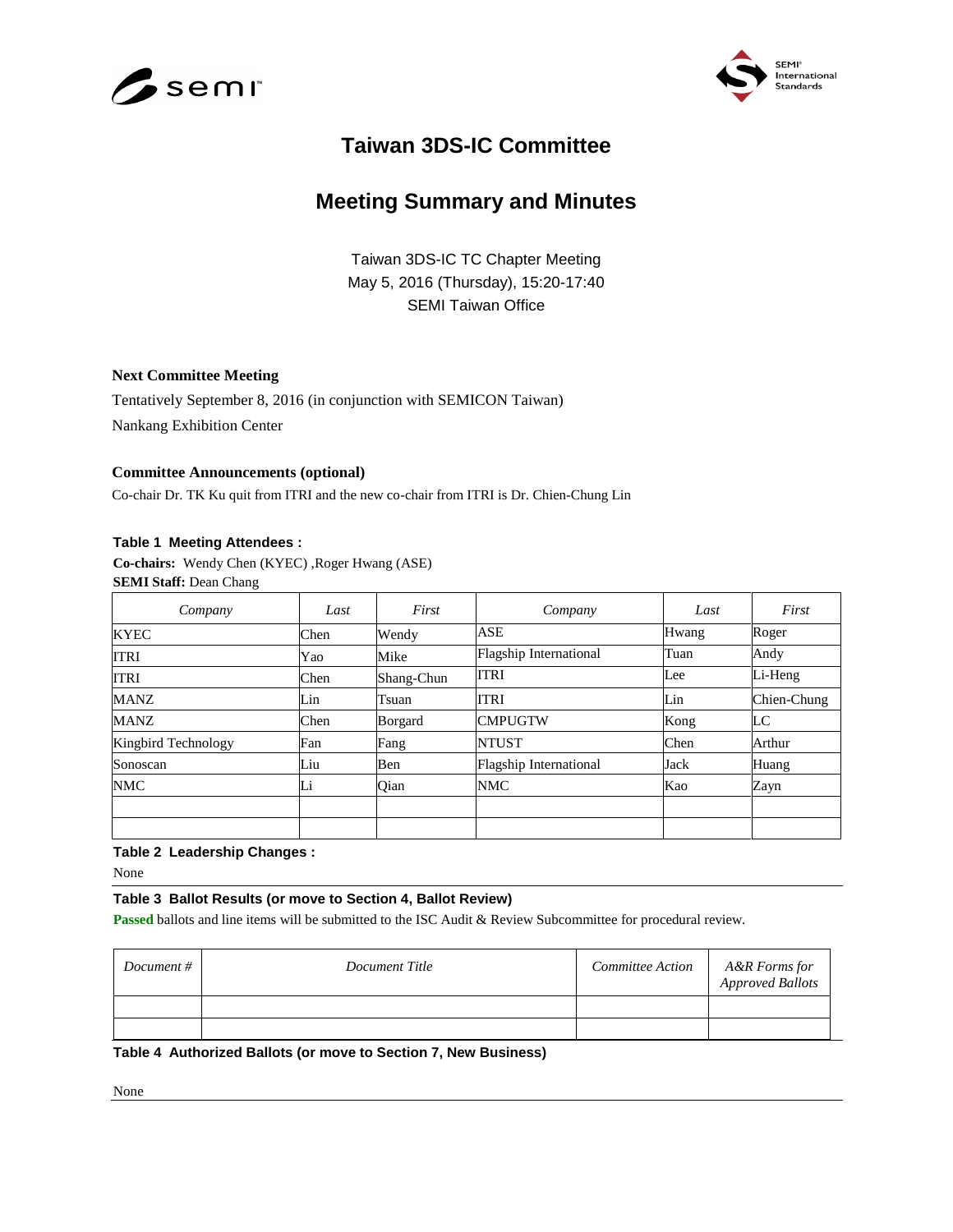



#### **Table 5 Authorized Activities (or move to Section 7, New Business)** None

Note: SNARFs and TFOFs are available for review on the SEMI Web site at: <http://downloads.semi.org/web/wstdsbal.nsf/TFOFSNARF>

**Table 6 New Action Items (or move to Section 8, Action Item Review)**

## **Table 7 Previous Meeting Actions Items (or move to Section 8, Action item Review)**

# **1 Welcome, Reminders, and Introductions**

Co-chair Wendy Chen (KYEC) called the meeting to order at 15:20. After welcoming all attendees, the SEMI meeting reminders on antitrust issues, intellectual property issues and practices for international attendance were reviewed. Attendees introduced themselves.

# **2. Review of Previous Meeting Minutes**

The committee reviewed and approved the minutes of the previous meeting.

## *Attachment: 3DS-IC Meeting Minutes 20151006*

- ✓ Motion: Approve previous meeting minutes
- ✓ By / 2nd: Mike Yao (ITRI) / Andy Tuan (FIL)
- ✓ Discussion: All TC members have no disagreement
- ✓ Vote: 15-0-0 Motion passed.

# **3. Liaison Report and Staff Report**

- Liaison Report
	- NA 3DS-IC Committee

*Attachment: SEMI NA 3DS-IC Liaison Report April2016 t*

■ Japan 3DS-IC Study Group

*Attachment: SEMI Japan 3DS-IC Liaison Report*

• Staff report:

*Attachment: Staff Report\_20160505*

## **4. Ballot Review**

- None
- **5. Task Force Update**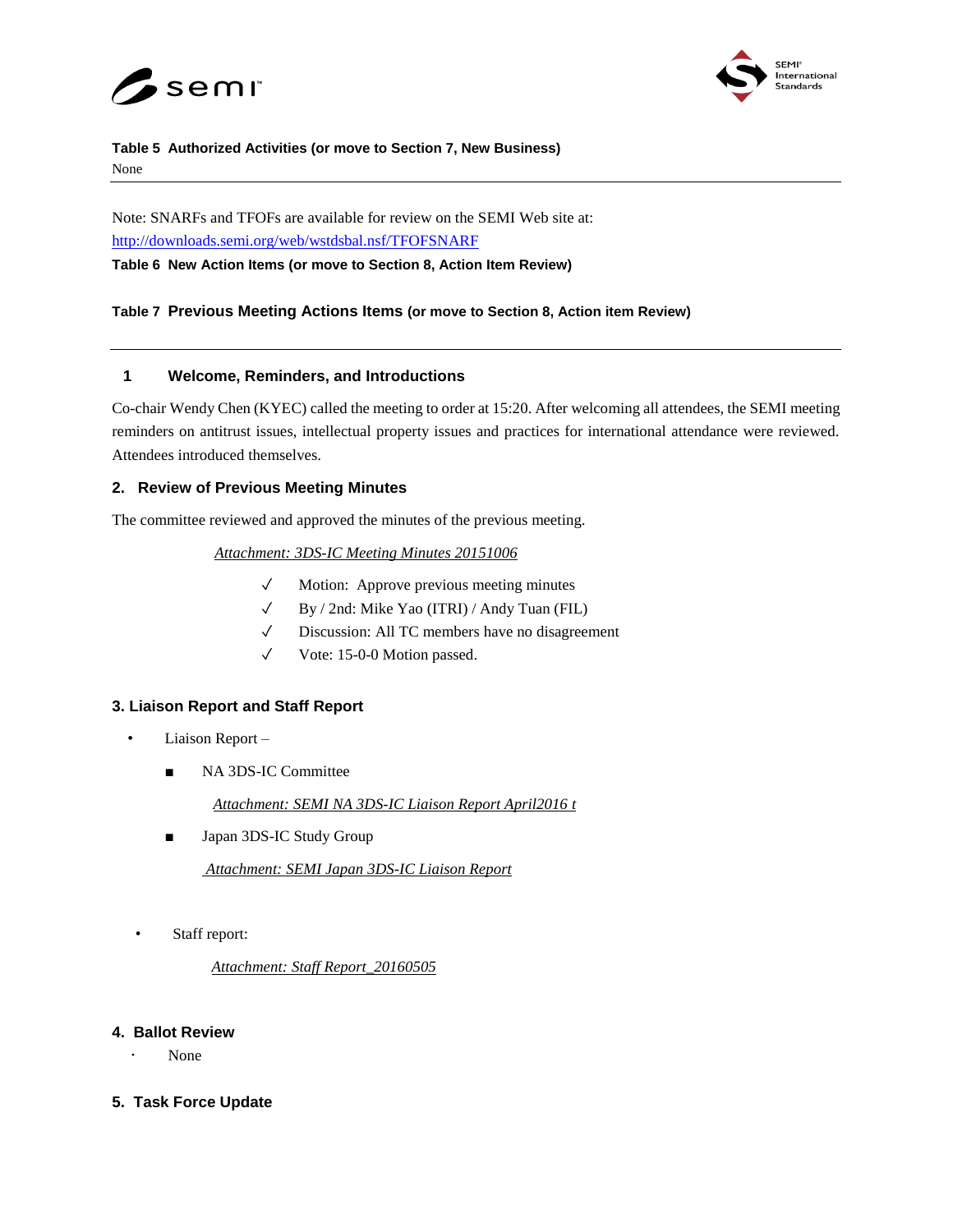



## Testing TF

● None.

# Middle-end Process TF

● Continue to work on Doc#5800.

# **6. Old Business**

## Status update on previous TC meeting A/Rs

- Check and clarify the inspection definition in SEMI 3DI-0912 "Terminology for 3DS-IC" (ongoing, Testing TF to follow up)
- Continue to evaluate the feasibility to transfer prior work done by the disbanded NA 3DS-IC standard committee thin wafer TF to Taiwan (ongoing)
- Set up virtual meeting infrastructure (teleconference / go-to-meeting) for remote non-voting members in future TC meetings on an as-needed basis (ongoing)
- Provide collaboration ideas to SEMI Japan 3DS-IC standard TC to evaluate the feasibility to form joint TF including thin (1) wafer handling and (2) manufacturing traceability in 3DS-IC process (ongoing)

# 7. **New Business**

- Dr. TK Ku quit from ITRI and ITRI , Dr. Chien-Chung Lin will take his position as the co-chair.
	- ✓ Motion: Approve Dr. Chien-Chung Lin as new co-chair
	- ✓ By / 2nd: Dr. Arthur Chen (NTUST) / Andy Tuan (FIL)
	- ✓ Discussion: All TC members have no disagreement
	- ✓ Vote: 15-0-0 Motion passed.
- Asking SEMI HQ if there are some terminologies in new SNARF have to be checked before submitted, who will can provide drafter the SEMI standards terminology for fee to check?
- SEMI Japan 3DS-IC TC invited ITRI to give a talk in SEMI Japan 3DS-IC Standardization Workshop which will be held on June 6, 2016.

## **8. Action Item Review**

- SEMI staff will provide contact info of new members to middle-end TF leader (NTUST, Dr. Arthur Chen) and engage new members to join TF meeting.
- SEMI staff will ask Dr TK Ku about the contact window in Inotera and Dr. Tsuan Lin (Mazn) will support to invite Inotera and NanYa to join the committee.